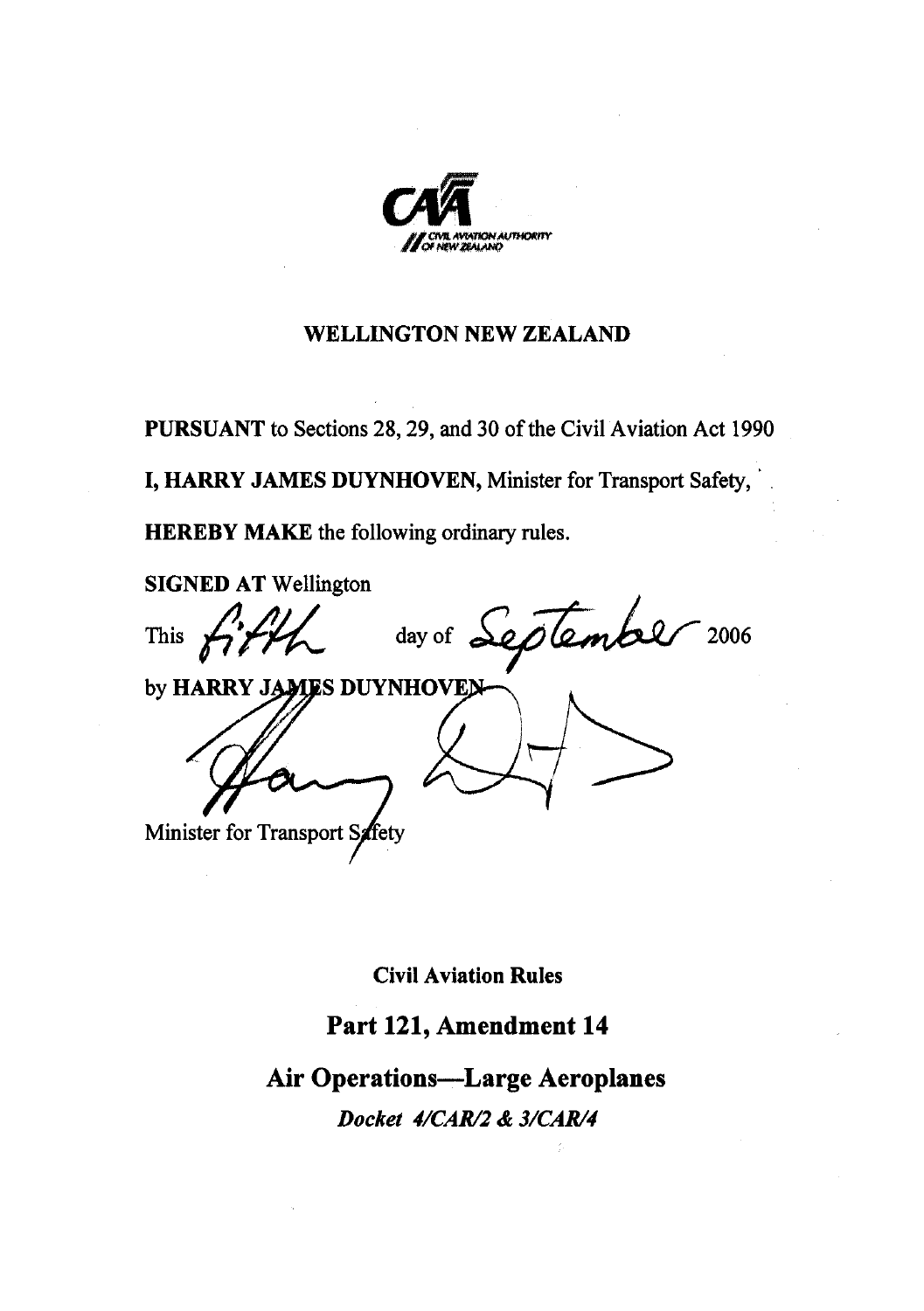# **Contents**

#### **Rule amendments**

#### **Consultation details**

i.

| NPRM 05-07 Docket 3/CAR/4 – Omnibus Rule Fix Up Project  11 |  |
|-------------------------------------------------------------|--|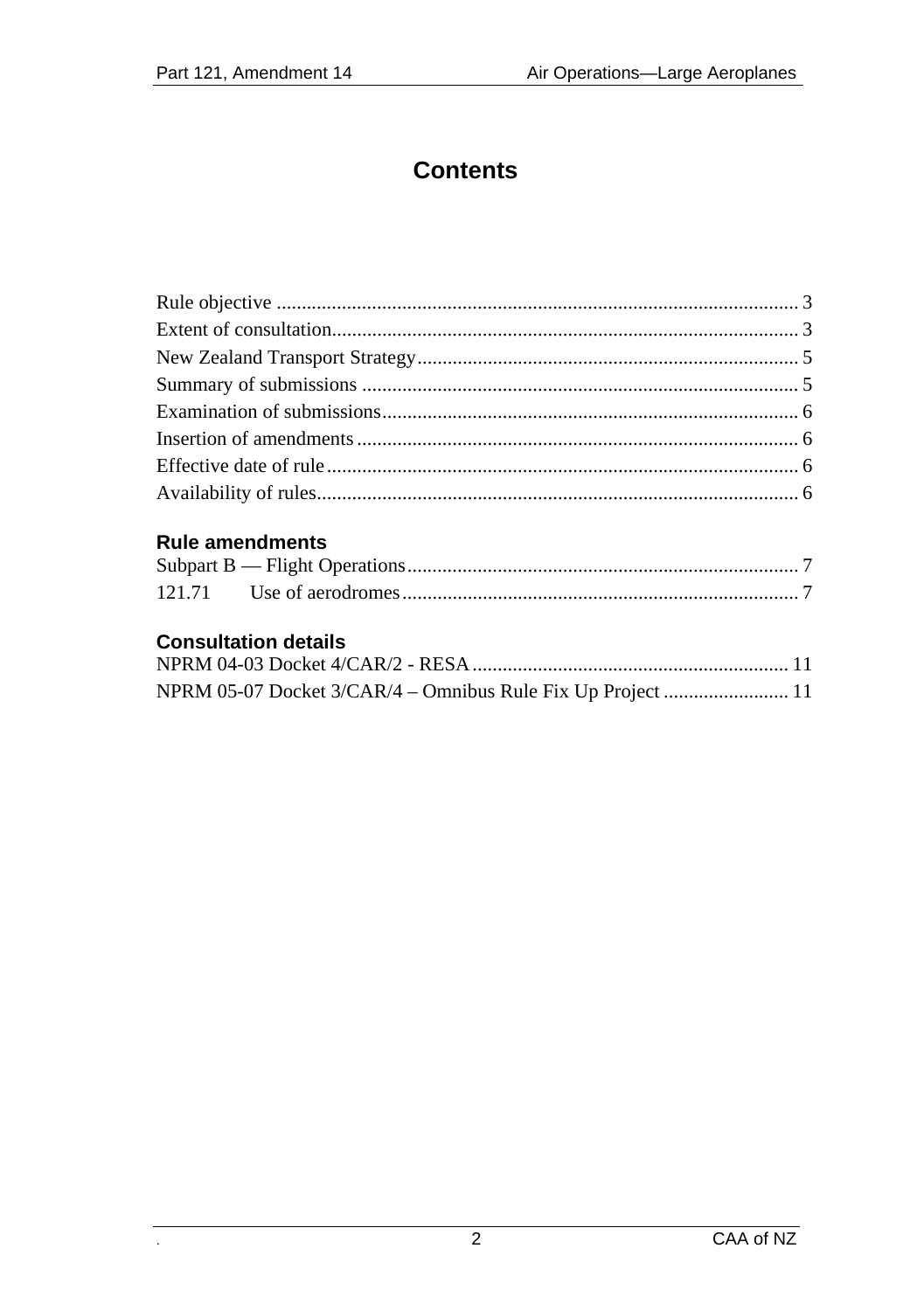# <span id="page-2-0"></span>**Rule objective**

The objective of amendment 14 to Part 121 is to improve aviation safety by reducing the potential consequences of an aeroplane undershooting the runway during landing or overrunning the runway during take-off or landing. The amendment requires operators of aeroplanes conducting regular air transport services to, from, or outside of New Zealand to—

- use runways that have a runway end safety area at each end of the runway; or
- if a runway end safety area is not provided, the aeroplane operator must adjust the take-off and landing performance data for the aeroplane to provide the equivalent of a safety area at the overrun end of the runway.

This amendment also incorporates minor technical changes to rule 121.71 extracted from the general Omnibus Rule Fix Up Project Docket 3/CAR/4, NPRM 05-07.

This amendment 14 to Part 121 is associated with amendment 5 to Part 139.

#### **Extent of consultation RESA**

In January 2000 the Civil Aviation Industry Rules Advisory Group (**CIRAG**) Executive accepted a terms of reference for the establishment of a Technical Study Group (**TSG**) to participate in a rule making project to implement the ICAO requirements for runway end safety areas. The terms of reference covered the provision of RESA in relation to the New Zealand aerodromes that are used by aeroplanes conducting regular international air transport operations, and the consistency of the requirement for RESA across all New Zealand aerodromes. Participants for the TSG were drawn from the 7 aerodromes that would be affected by the rule proposal, the aircraft operators who were involved with the international air transport operations, aircrew representatives, the airways system operator, and the CAA.

An external consultant was also engaged to carry out a comprehensive cost benefit analysis on the proposal to require RESA at the 7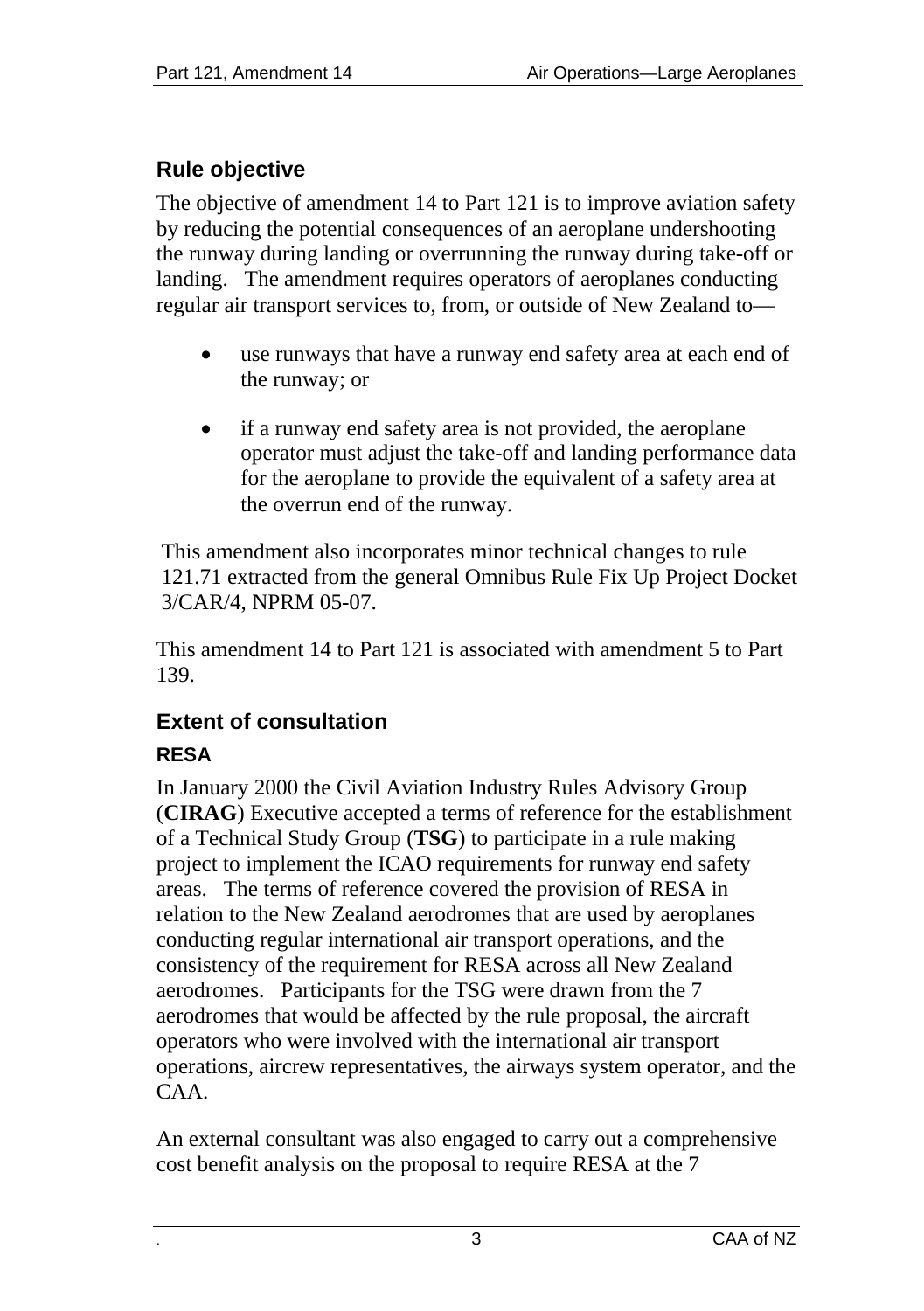aerodromes that would be directly affected by the rule to determine that the application of RESA would meet the criteria of the Act for safety at reasonable cost.

The members of the TSG have been fully involved with the input information that was required for the cost benefit analysis and, with the exception of the requirements where an existing aerodrome is certificated after the date of the rule, with the development of the proposed rules.

A Notice of Proposed Rulemaking, NPRM 04-03 Runway End Safety Areas (RESA), containing the proposed rules was issued for public consultation under Docket 4/CAR/2 on 2 July 2004.

Notification of the publication of this NPRM for public submissions was made in the CARRIL, on the CAA web site, and in the *Gazette* on 1 July 2004 and in the major metropolitan newspapers on Saturday 3 July 2004. Copies of the NPRM were sent to 195 interested parties and letters advising of the availability of the NPRM were sent to a further 34 organisations on 29 and 30 June 2004.

The period for public submissions was initially set to close on 16 August 2004, but following an industry request for an extension the period for public submissions was closed on 30 August 2004.

#### **Omnibus Rule Fix Up Project**

A Notice of Proposed Rulemaking, NPRM 05-07, containing the proposed changes to rule 121.71 as part of the Omnibus Rule Project was issued for public consultation under Docket 3/CAR/4 on 23 June 2005.

The publication of this NPRM was notified in the *Gazette* on 23 June 2005 and advertised in the daily newspapers in the five main provincial centres on 25 June 2005. The NPRM was published on the CAA web site and mailed to identified stakeholders including representative organisations who were considered likely to have an interest in the proposal.

A period of 37 days was allowed for comment on the proposed rule.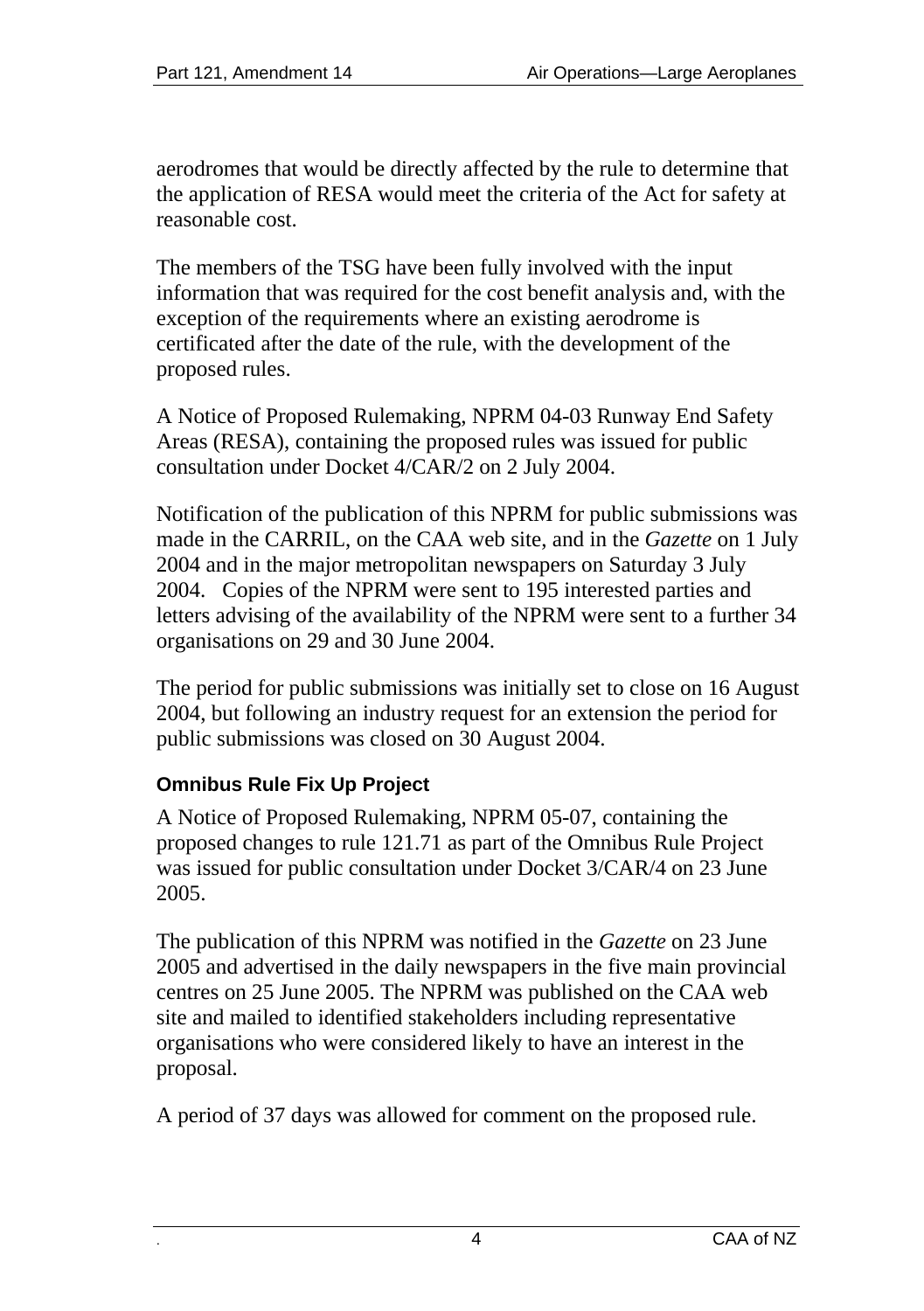### <span id="page-4-0"></span>**New Zealand Transport Strategy**

The amendments to Part 121 do not take into account the requirements of the New Zealand Transport Strategy (**NZTS**) because the development of the proposed rule changes and the publication of the NPRM for public submissions was undertaken before the requirements of the NZTS came into force on 1 December 2004 with the Civil Aviation Amendment Act (No 2) 2004.

# **Summary of submissions RESA**

A total of 41 responses to NPRM 04-03 were received. Twenty two were written submissions, and 19 were enquiries, congratulations, or updates by aerodrome operators on their progress toward meeting the proposed rules. The 22 written submissions comprised 12 from aerodrome operators, 4 from aircraft operators, 3 from aviation consultants, and 3 from flight crew representative organisations.

The submissions, comments and internal CAA feedback have been considered and as a result the following changes have been made to the rule proposals:

- The word international has been changed to reflect the definition used in The Interpretation Act 1999.
- References to the specified declared distances for determining aeroplane performance data have been changed to refer to "appropriate declared distances" to ensure that the aeroplane operator takes into account the most critical distance for the runway when determining aeroplane performance data.
- For aerodromes outside New Zealand the reference to the 90 metres for the length of RESA from the end of the runway strip has been changed to 150 metres from the end of the runway to ensure that the standard 60 metres for the runway strip at the end of the runway is included in the application of the requirement. The runway end is generally clearly defined and this simplifies measurement as some runways may not have the standard 60 metres of strip at the end of the runway.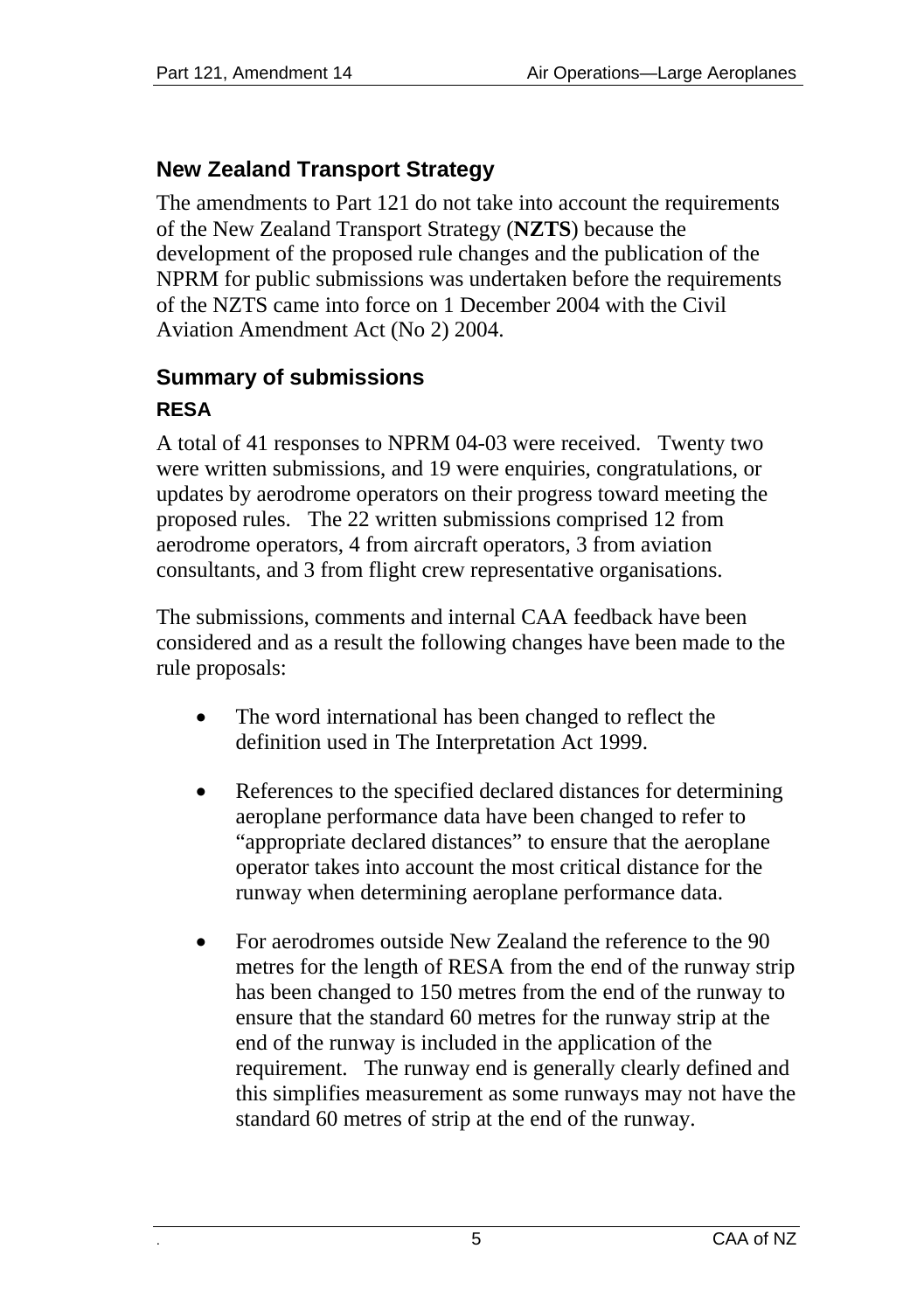#### <span id="page-5-0"></span>**Omnibus Rule Fix Up Project**

Nine written submissions were received on NPRM 05-07 but none of these referred to the proposed amendments to rule 121.71.

Some editorial changes have also been made for the final drafting of the rules.

The rules as amended were then referred to Parliament's Regulations Review Committee before being signed by the Minister for Transport Safety.

#### **Examination of submissions**

Submissions may be examined by application to the Docket Clerk at the Civil Aviation Authority between 8:30 am and 4:30 pm on weekdays, except statutory holidays.

#### **Insertion of amendments**

The amendments to the rules in this Part are reflected by revocation of existing rule 121.71 and insertion of amended rule 121.71.

#### **Effective date of rule**

Amendment 14 to Part 121 comes into force on 12 October 2006.

## **Availability of rules**

Civil Aviation Rules are available from–

CAA web site: <http://www.caa.govt.nz/> Freephone: 0800 GET RULES (0800 438 785)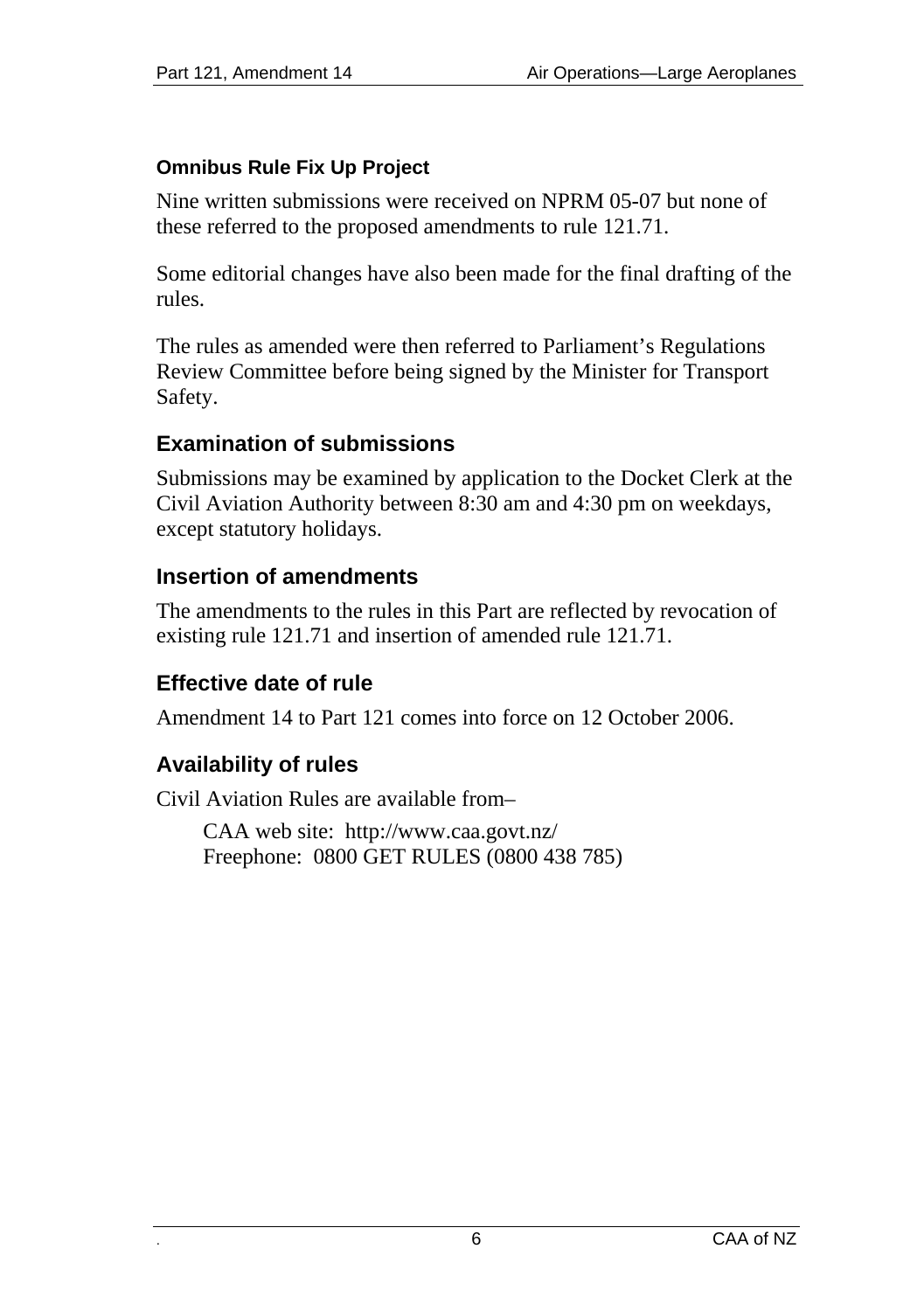# <span id="page-6-0"></span>**Rule amendments**

### **Subpart B — Flight Operations**

#### *Rule 121.71 is revoked and replaced by the following new rule:*

#### **121.71 Use of aerodromes**

(a) A holder of an air operator certificate must ensure that an aeroplane performing an air operation under the authority of the holder's certificate does not use an aerodrome for landing or take-off unless—

- (1) the aerodrome has physical characteristics, obstacle limitation surfaces, and visual aids that meet the requirements of—
	- (i) the characteristics of the aeroplane being used; and
	- (ii) the lowest meteorological minima to be used; and
- (2) if the operation is a regular air transport service operating to, from, or outside of New Zealand after 12 July 2007—
	- (i) each runway at an aerodrome within New Zealand that is used for the operation has a RESA at each end of the runway in accordance with the requirements of Part 139 Appendix A.1; or
	- (ii) if the runway does not have a RESA as required in paragraph  $(a)(2)(i)$ , the certificate holder must ensure that for operations conducted after 12 October 2011 the takeoff and landing performance calculations for the aeroplane are based on a reduction of the appropriate declared distances for the runway to provide the equivalent of a 90m RESA at the overrun end of the runway strip; and
	- (iii) each runway at an aerodrome outside of New Zealand that is used for the operation has a RESA that extends to at least 150m from the overrun end of the runway, or an engineered equivalent that is acceptable to the Director; or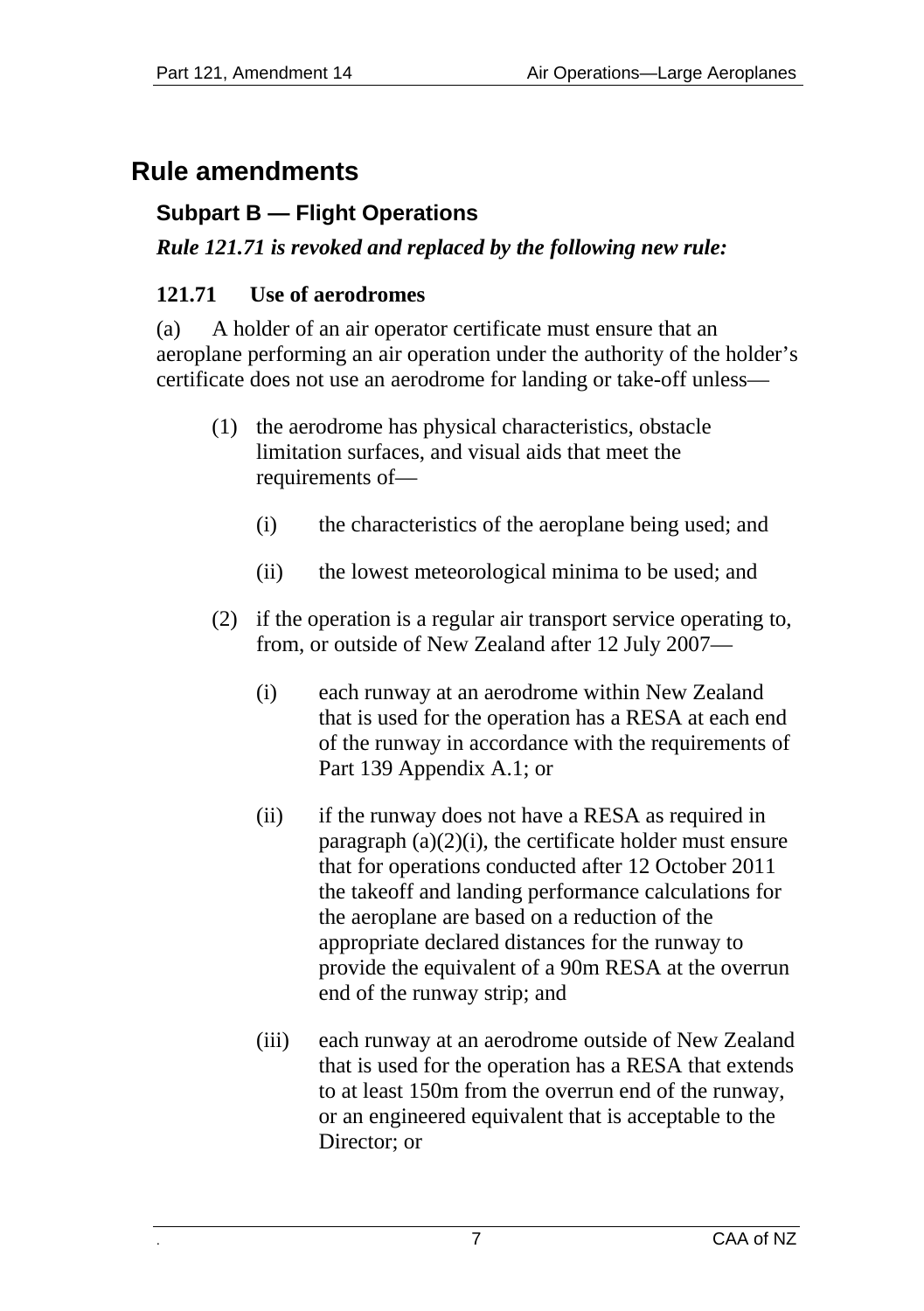(iv) if the runway does not have a RESA or an engineered equivalent as required in paragraph  $(a)(2)(iii)$ , the certificate holder must ensure that the take-off and landing performance calculations for the aeroplane are based on a reduction of the appropriate declared distances for the runway to provide the equivalent of the RESA required in paragraph  $(a)(2)(iii)$  at the overrun end of the runway.

(b) A holder of an air operator certificate must ensure that an aeroplane performing an air operation under the authority of the holder's certificate does not use an aerodrome for landing or taking-off unless the aerodrome has—

- (1) rescue fire equipment that is appropriate to the aeroplane type and is acceptable to the Director; and
- (2) for turbojet and turbofan powered aeroplanes, an operating visual approach slope indicator system, except when the aeroplane is performing a precision instrument approach that includes glideslope guidance.

(c) A holder of an air operator certificate must ensure that an aeroplane performing an air operation under the authority of the holder's certificate does not use an aerodrome for landing or taking-off unless the aerodrome is specified individually or by grouping in the certificate holder's exposition.

(d) A holder of an air operator certificate must ensure that the following matters are specified for each of the aerodromes or groups of aerodromes specified in the certificate holder's exposition under paragraph (c)—

- (1) the route or segment of a route:
- (2) the necessary level of flight crew training:
- (3) the minimum flight crew experience:
- (4) the flight crew pairing restrictions: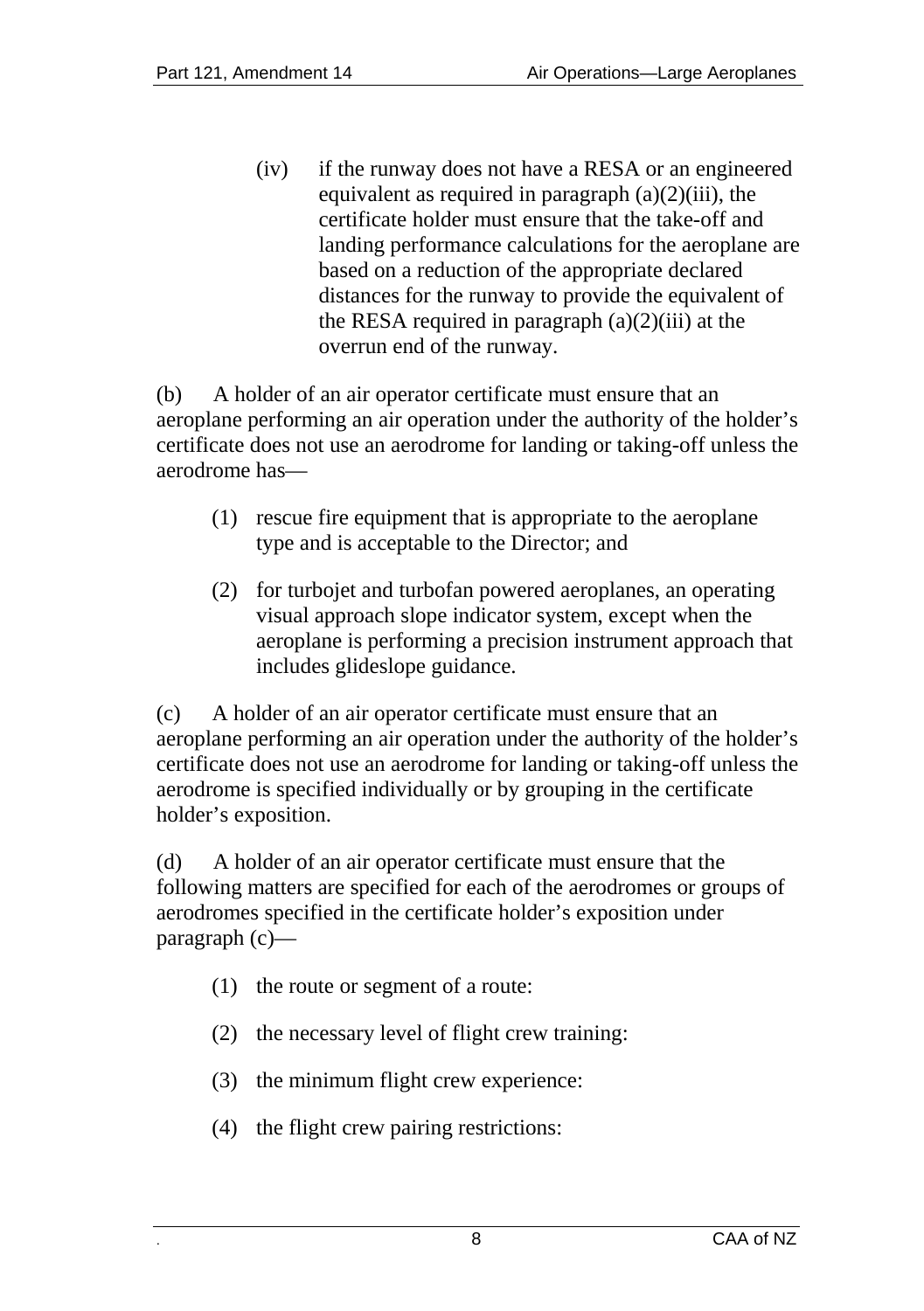(5) the type of authorised flight operations.

(e) Notwithstanding paragraph (f)(1), an aerodrome specified under paragraph (c) that is to be used as an alternate aerodrome by an aeroplane that has a certificated seating capacity of more than 30 passengers and is engaged on domestic air operations may be a noncertificated aerodrome.

(f) Each aerodrome specified in the certificate holder's exposition under paragraph (c) that is to be used by an aeroplane that has a certificated seating capacity of more than 30 passengers and is engaged on a regular air transport passenger service must be an aerodrome that—

- (1) for New Zealand aerodromes, is associated with an aerodrome operating certificate issued in accordance with Part 139; or
- (2) for aerodromes outside New Zealand, is associated with a certificate that meets a standard that is equivalent to that required under Part 139 and issued by an ICAO contracting State.

(g) A holder of an air operator certificate must maintain a register, as part of the route guide, of aerodromes that are to be used in accordance with paragraphs (e) and (f), containing—

- (1) the aerodrome data; and
- (2) procedures for ensuring that the condition of the aerodrome is safe for the operation; and
- (3) procedures for ensuring that the condition of any required equipment, including safety equipment, is safe for the operation; and
- (4) details of any limitations on the use of the aerodrome.

(h) Except as provided in paragraph (i), a holder of an air operator certificate must ensure that an aeroplane performing an air operation under the authority of the holder's certificate does not land on or takeoff from a runway unless—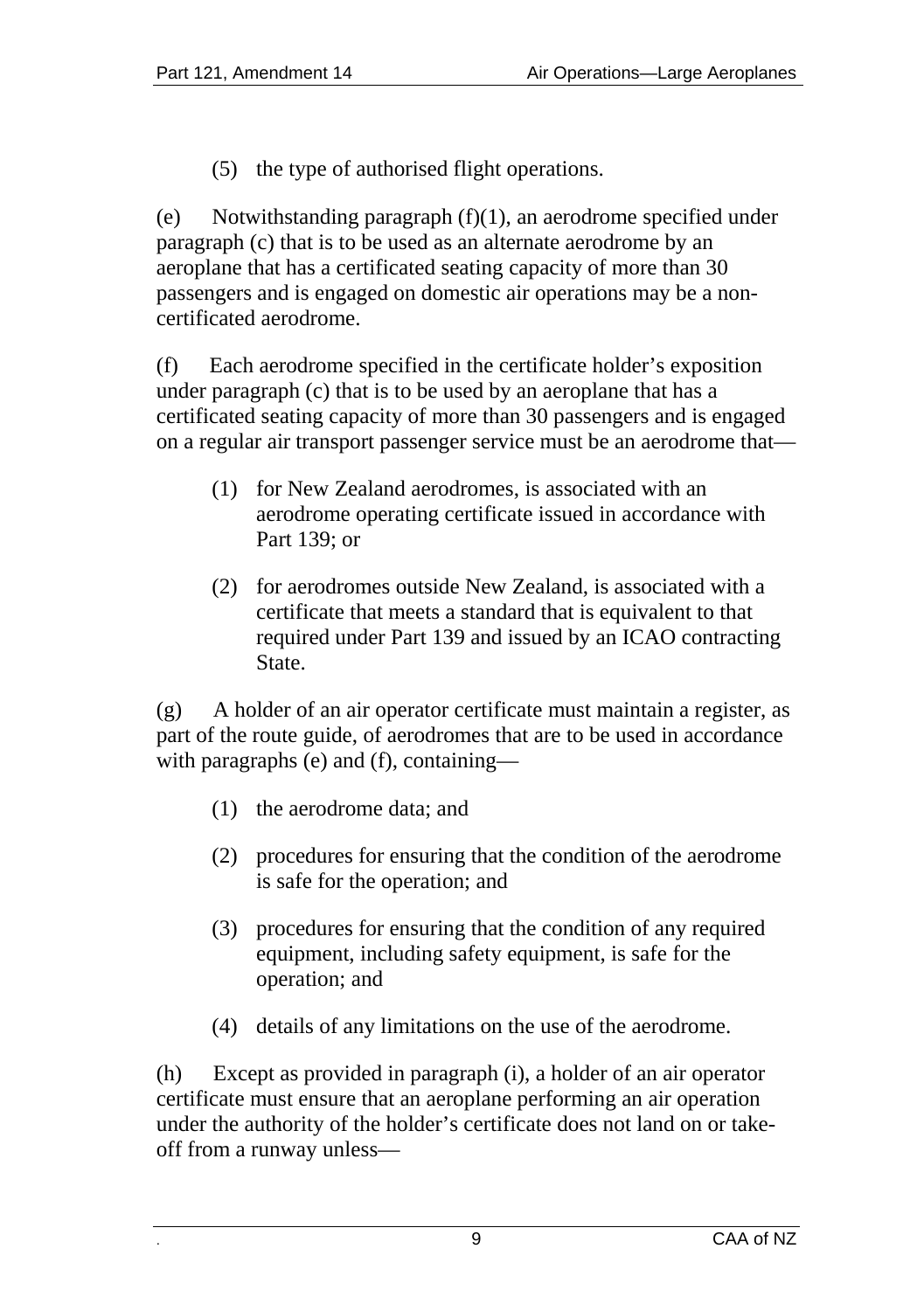- (1) the width of the runway to be used is at least that width determined in accordance with Appendix C for the aeroplane; and
- (2) the width of the runway strip for the runway to be used is at least that width determined in accordance with Appendix C for the aeroplane and the runway type.

(i) A runway that has a width that is less than that required under paragraph (h) may be used by an aeroplane performing an air operation under the authority of an air operator certificate if—

- (1) a lesser minimum runway width is determined by certificated flight testing, is prescribed in the aeroplane's flight manual; or
- (2) a lesser minimum runway width was prescribed in the certificate holder's air service certificate, issued under regulation 136 of the Civil Aviation Regulations 1953 before 6 January 1993, for the aeroplane.